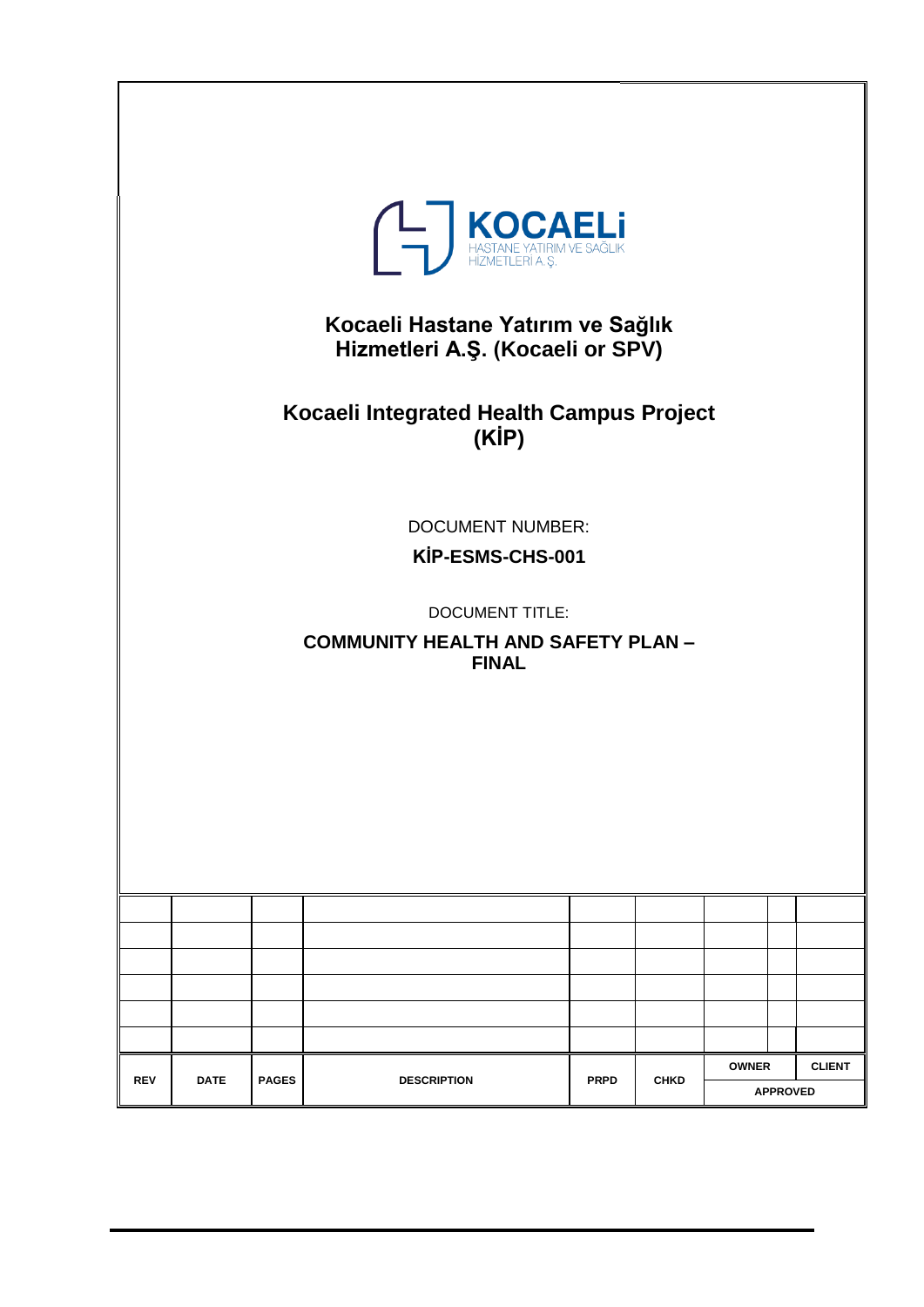#### <span id="page-1-0"></span>**PURPOSE SCOPE**

This Plan has been developed in accordance with SPV policies, with the commitments undertaken by SPV in the ESA, with Turkish regulatory framework, with IFC Performance Standards, IFC EHS General and Sector Specific Guidelines, EBRD Performance Requirements, OPIC Environmental and Social Policy Statement and EDC. The purpose of this Plan is to provide a high level of overview for identifying and assessing the project construction phase adverse impacts on the potentially affected communities and developing protection, prevention and mitigation measures proportionate to the impacts and risks.

This Plan includes guidelines and minimum requirements for EPC for defining its own Procedures appropriate to the nature and scale of the Project Construction phase. This Plan should be read and implemented in conjunction with the several other Management Plans prepared for the Project.

#### <span id="page-1-1"></span>**APPLICATION**

This Plan applies to the Project Construction phase only. It applies to construction work activities under the control of SPV, of EPC and to all KİP employees.

#### <span id="page-1-2"></span>**DEFINITIONS**

| Kocaeli or SPV:                                                             | Kocaeli Hastane Yatırım ve Sağlık Hizmetleri A.Ş.                                                                                                                                                                                                                                                                                                         |
|-----------------------------------------------------------------------------|-----------------------------------------------------------------------------------------------------------------------------------------------------------------------------------------------------------------------------------------------------------------------------------------------------------------------------------------------------------|
| Kocaeli Integrated Health Campus<br>Project (or "KİP" or simply "Project"): | Kocaeli Integrated Health Campus Project, being executed by SPV or its<br>affiliates                                                                                                                                                                                                                                                                      |
| EPC Contractor (or simply EPC):                                             | Gama - Türkerler Kocaeli Adi Ortaklığı & Gama Türkerler Dubai                                                                                                                                                                                                                                                                                             |
| Site Management:                                                            | All key managerial roles involved in the Construction Site management,<br>mainly referring to the EPC Contractor's personnel                                                                                                                                                                                                                              |
| <b>Environmental and Social</b><br>Management System (ESMS)                 | The complete set of documents (including but not limited to: policies,<br>manuals, plans, procedures, work instruction and records) developed to<br>address, manage, monitor, audit and review the environmental, social, health<br>and safety aspects of the KİP, aimed at mitigating potential ESHS risks and<br>impacts and improving ESHS performance |
| Guidelines to EPC Contractor                                                | Guidelines to EPC for the development of its own ESMS and associated EPC<br>Contractor Procedures appropriate to the nature and scale of the Project are<br>contained in SPV ESMS documentation. SPV ESMS documentation, identify<br>also minimum requirements and specific responsibilities for EPC Contractor<br>in line with the EPC contract          |
| <b>Construction Site:</b>                                                   | The Construction Site includes all areas impacted in any manner by the<br>construction activities.                                                                                                                                                                                                                                                        |
| <b>Environmental and Social</b><br>Management Plans (ESMPs)                 | Plans issued by SPV addressing significant Environmental and Social<br>aspects (as identified in the ESA) by defining specific management methods,<br>mitigation measures, monitoring activities, reporting, auditing and review.                                                                                                                         |
| <b>EPC Contractor Procedure</b>                                             | A procedure to be prepared by EPC, to be used by EPC to describe how the<br>mitigation and monitoring measures/actions outlined in SPV ESMPs are<br>actually implemented                                                                                                                                                                                  |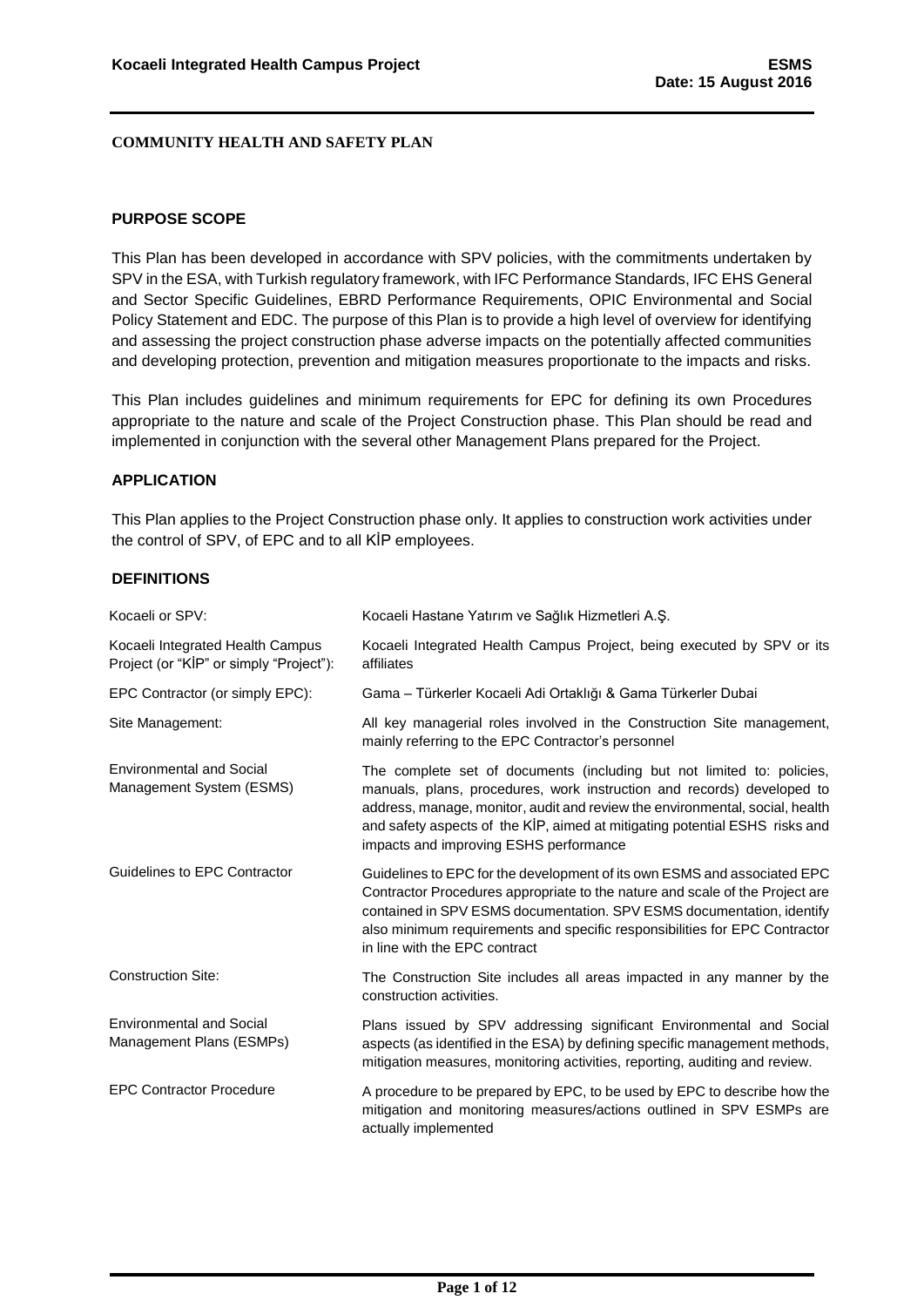### <span id="page-2-0"></span>**ACRONYMS**

| KİP             | Kocaeli Integrated Health Campus Project                                         |  |  |
|-----------------|----------------------------------------------------------------------------------|--|--|
| <b>SPV</b>      | Kocaeli Hastane Yatırım ve Sağlık Hizmetleri A.Ş.                                |  |  |
| <b>Golder</b>   | Golder Associates Turkey Ltd. Sti.                                               |  |  |
| <b>BAT</b>      | Best Available Technology                                                        |  |  |
| <b>EBRD</b>     | European Bank for Reconstruction and Development                                 |  |  |
| <b>EDC</b>      | <b>Export Development Canada</b>                                                 |  |  |
| <b>EHS</b>      | Environmental, Health and Safety                                                 |  |  |
| <b>EPC</b>      | <b>Engineering Procurement and Construction</b>                                  |  |  |
| <b>EPRP</b>     | Emergency Preparedness and Response Plan                                         |  |  |
| <b>ES</b>       | <b>Environmental and Social</b>                                                  |  |  |
| <b>ESHS</b>     | Environmental, Social Health and Safety                                          |  |  |
| <b>ESA</b>      | <b>Environmental and Social Assessment</b>                                       |  |  |
| ESMP(s)         | Environmental and Social Management Plan(s)                                      |  |  |
| <b>ESMS</b>     | <b>Environmental and Social Management System</b>                                |  |  |
| <b>ESAP</b>     | Environmental and Social Action Plan                                             |  |  |
| EU              | European Union                                                                   |  |  |
| <b>GHG</b>      | Greenhouse Gas                                                                   |  |  |
| <b>GIIP</b>     | Good International Industry Practice                                             |  |  |
| HS (or OHS)     | (Occupational) Health and Safety                                                 |  |  |
| <b>IFC</b>      | International Finance Corporation                                                |  |  |
| IFC, EBRD WA GN | Workers' accommodation: processes and standards A guidance note by IFC &<br>EBRD |  |  |
| <b>ISO</b>      | International Organization for Standardization                                   |  |  |
| <b>KPI</b>      | Key Performance Indicators                                                       |  |  |
| <b>OHSAS</b>    | Occupational Health and Safety Assessment Scheme                                 |  |  |
| <b>OPIC</b>     | Overseas Private Investment Corporation                                          |  |  |
| <b>PR</b>       | Performance Requirement (issued by EBRD)                                         |  |  |
| <b>PS</b>       | Performance Standard (issued by IFC)                                             |  |  |
| <b>QRA</b>      | Quantitative Risk Analysis                                                       |  |  |
| <b>SEP</b>      | Stakeholder Engagement Plan                                                      |  |  |
| <b>WHO</b>      | World Health Organization                                                        |  |  |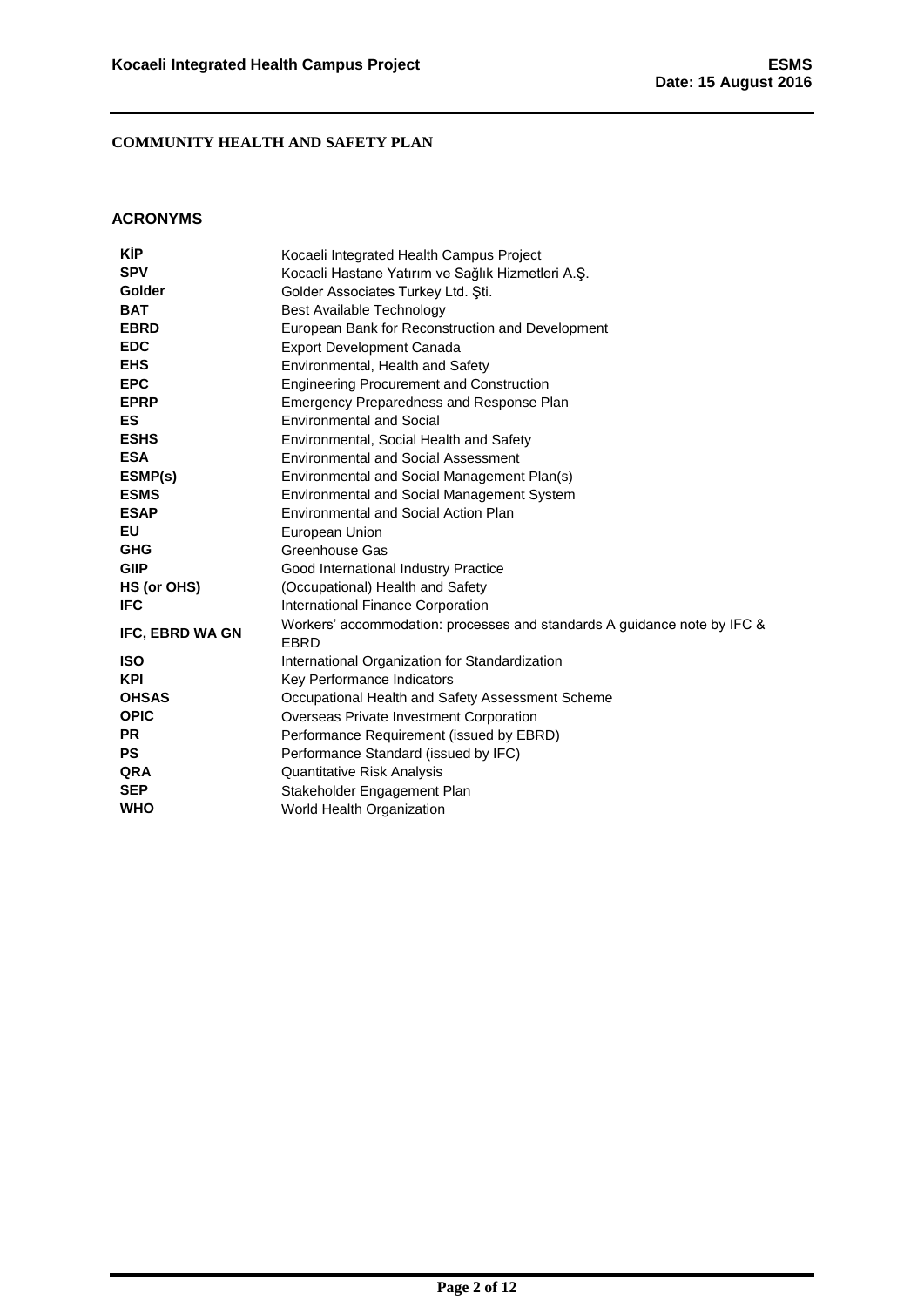## **TABLE of CONTENTS**

| 1.0 |  |
|-----|--|
|     |  |
| 2.0 |  |
|     |  |
|     |  |
|     |  |
| 3.0 |  |
|     |  |
|     |  |
| 4.0 |  |
| 5.0 |  |
| 6.0 |  |
| 7.0 |  |
|     |  |
|     |  |
|     |  |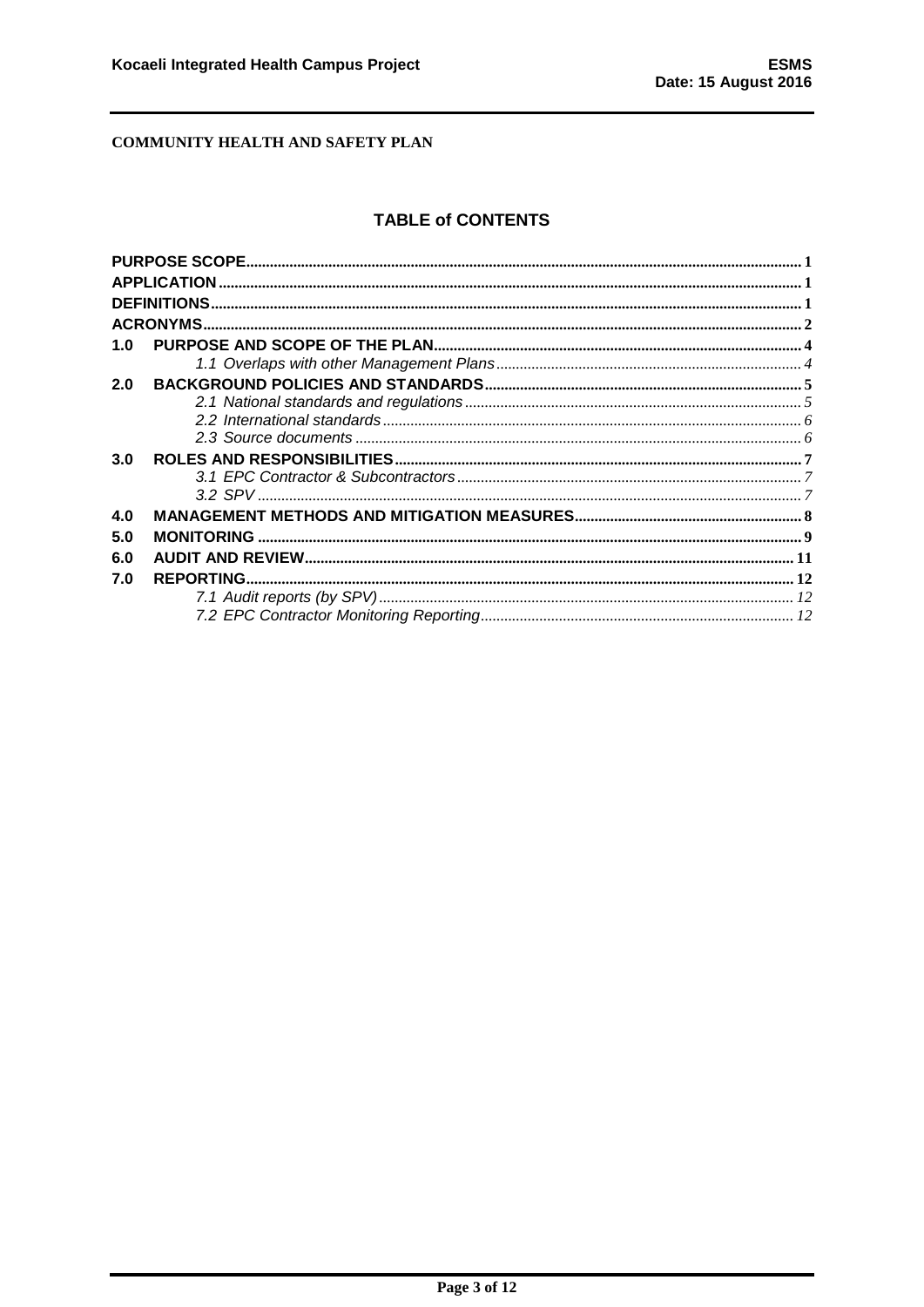#### <span id="page-4-0"></span>**1.0 PURPOSE AND SCOPE OF THE PLAN**

This Plan has been developed in accordance with SPV policies, with the commitments undertaken by SPV in the ESA, with Turkish regulatory framework, with EBRD Performance Requirements (in particular PR 4), IFC Performance Standards (in particular PS4), IFC General EHS Guidelines, Sector specific EHS Guidelines, OPIC Environmental and Social Policy Statement and EDC. Where no national regulation or international standard/guideline applies, it considers the adoption of Good International Industry Practices (GIIP).

The purpose of this Plan is to provide a high level of overview for identifying and assessing the project construction phase adverse impacts on the potentially affected communities and develop protection, prevention and mitigation measures proportionate to the impacts and risks in compliance with the Turkish legislation and/or IFC, EBRD and OPIC requirements.

#### *1.1 Overlaps with other Management Plans*

<span id="page-4-1"></span>This Management Plan has overlaps and cross-linkages to a number of other Management Plans which have community health and safety implications, including:

- Emergency Preparedness and Response Plan, particularly in relation to responding to off-site accidents and incidents which would have impacts on community.
- Spill Response Plan, particularly in relation to responding to large amount of spill incidents which would have impacts on community.
- Traffic Management Plan, particularly in relation to management of impacts using the new access road and public roads; noise emission control and air pollution control to minimize the impacts on community.
- Stakeholder Engagement Plan, particularly in relation to cooperation with community members through the engagement process defining and implementation of the mitigation measures for the control of risks and impacts created by the project on the community health and safety.
- Waste Management Plan, particularly in relation to the waste streams and define management actions including prevention, minimization, recycling, collection, storage, treatment and disposal of wastes.
- Hazardous Material Management and Monitoring Plan, particularly in relation to the transport, storage, use and disposal of hazardous materials.
- Noise and Vibration Management Plan, particularly in relation to the reduction of the potential noise and vibration impacts on community arising from construction activities and traffic.
- Air Quality Management Plan, particularly in relation to the in relation to management of community exposure to dust generated by construction activities and traffic.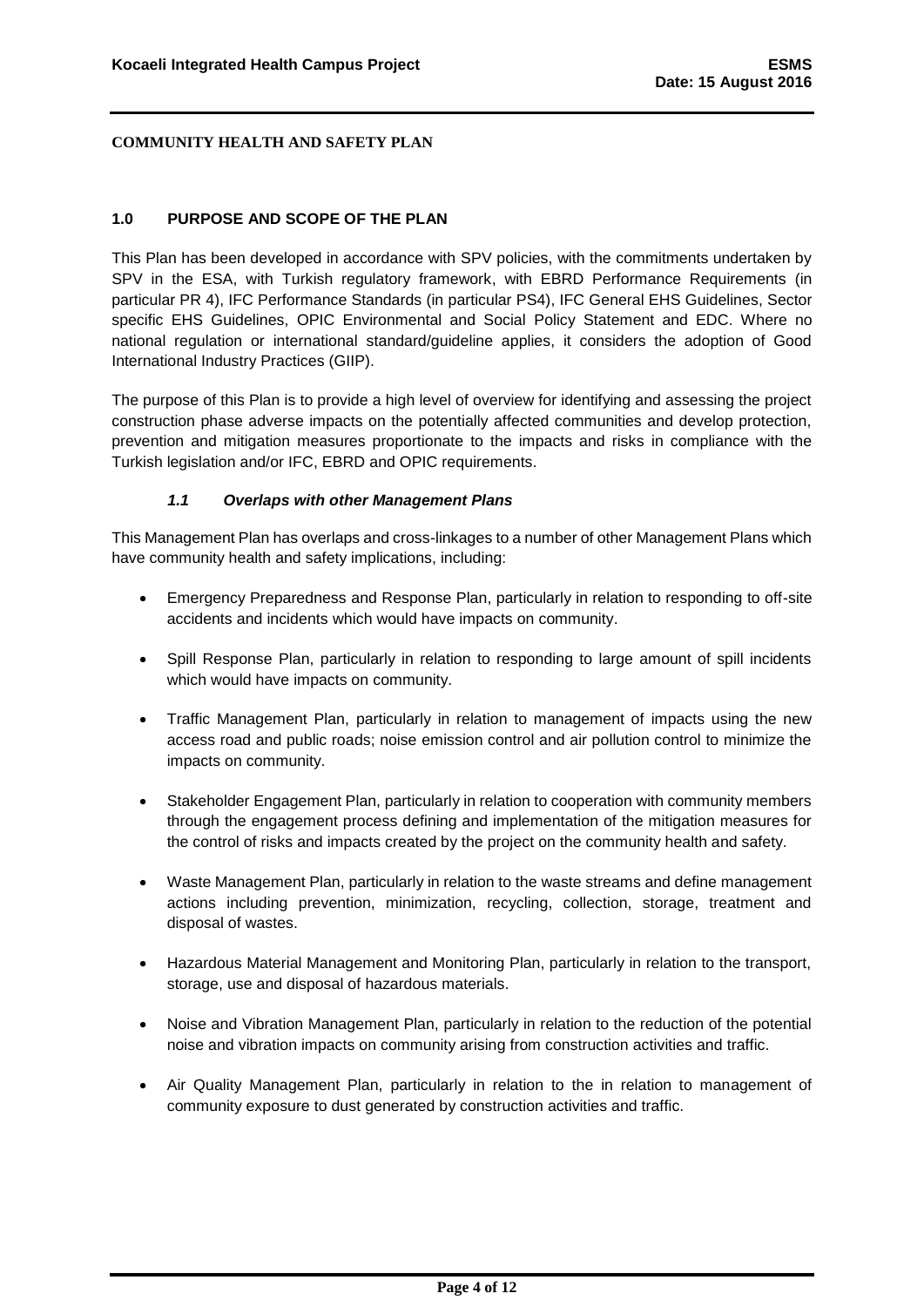- Wastewater Management Plan, particularly in relation to reduction of the amount of wastewater generation and to avoid, minimize, and control adverse impacts to human health, safety and to the environment, surface water and groundwater.
- Grievance Mechanism Procedure, particularly in relation to the monitoring and acting on any grievance received from communities regarding Health and Safety or any other concerns about the project i.e. labors.

#### <span id="page-5-0"></span>**2.0 BACKGROUND POLICIES AND STANDARDS**

This section includes all those policies, standards and requirements of reference for this procedure that are applicable for, but not limited to, the Project during Construction phase.

A number of qualitative performance parameters have been identified in Section 4 below, derived from ESA commitments, Turkish legislation and/or IFC, EBRD, EHS Guidelines, OPIC as well as from GIIP.

# <span id="page-5-1"></span>*2.1 National standards and regulations*

| <b>TITLE</b>                                                                                                                                                              | <mark>Turkish Reg.</mark><br>Gaz. Date |
|---------------------------------------------------------------------------------------------------------------------------------------------------------------------------|----------------------------------------|
| Law No. 6331 on Occupational Health and Safety                                                                                                                            | 28339, 30/06/2012                      |
| Regulation on Emergencies in Workplaces                                                                                                                                   | 28681, 18/06/2013                      |
| Occupational Health and Safety Risk Assessment Regulation                                                                                                                 | 28512, 29/12/2012                      |
| Regulation on Protection of Workers from the Risk of Explosive<br>Media                                                                                                   | 28633, 30/04/2013                      |
| Regulation on Health and Safety Precautions Regarding<br><b>Workplace Buildings</b>                                                                                       | 28710, 17/07/2013                      |
| Regulation on Health and Safety at Construction Sites                                                                                                                     | 28786, 05/10/2013                      |
| Regulation on Health and Safety Precautions Regarding Working<br>with Carcinogenic and Mutagenic Substances                                                               | 28730, 06/08/2013                      |
| Regulation on Health and Safety Precautions Regarding Working<br>with Chemicals                                                                                           | 28733, 12/08/2013                      |
| Regulation on Health and Safety Signs                                                                                                                                     | 28762, 11/09/2013                      |
| Regulation on Decreasing the Ozone Depleting Materials                                                                                                                    | 27052, 12/11/2008                      |
| Regulation on Water Pollution Control (Turkish SKKY)                                                                                                                      | 25687, 31/12/2004                      |
| Regulation on Control of Pollution Caused by Dangerous<br>Substances in Water and its Environment                                                                         | 26005. 26/11/2005                      |
| Regulation on Radiation Safety                                                                                                                                            | 23999, 24/03/2000                      |
| Regulation on the Safely Transportation of Radioactive Materials                                                                                                          | 25869, 08/07/2005                      |
| Regulation on the Transportation of Dangerous Goods by Road<br>("Accord Dangerous Routier" - ADR)                                                                         | 28801, 24/10/2013                      |
| Regulation on Classification, Package and Labeling of the<br>Hazardous Materials and Aids (still in force until 01/06/2016,<br>hereinafter mentioned as "CLP").           | 27092, 26/12/2008                      |
| Regulation on Classification, Labeling, and Packaging of<br><b>Materials and Mixtures</b>                                                                                 | 28848, 11/12/2013                      |
| Regulation on Preparation and Distribution of Safety Data Sheets<br>on Hazardous Materials and Aids (still in force until 01/06/2016,<br>hereinafter mentioned as "SDS"). | 27092, 26/12/2008                      |
| Regulation on Inventory and Control of the Chemicals<br>(hereinafter mentioned as "Chem").                                                                                | 27092, 26/12/2008                      |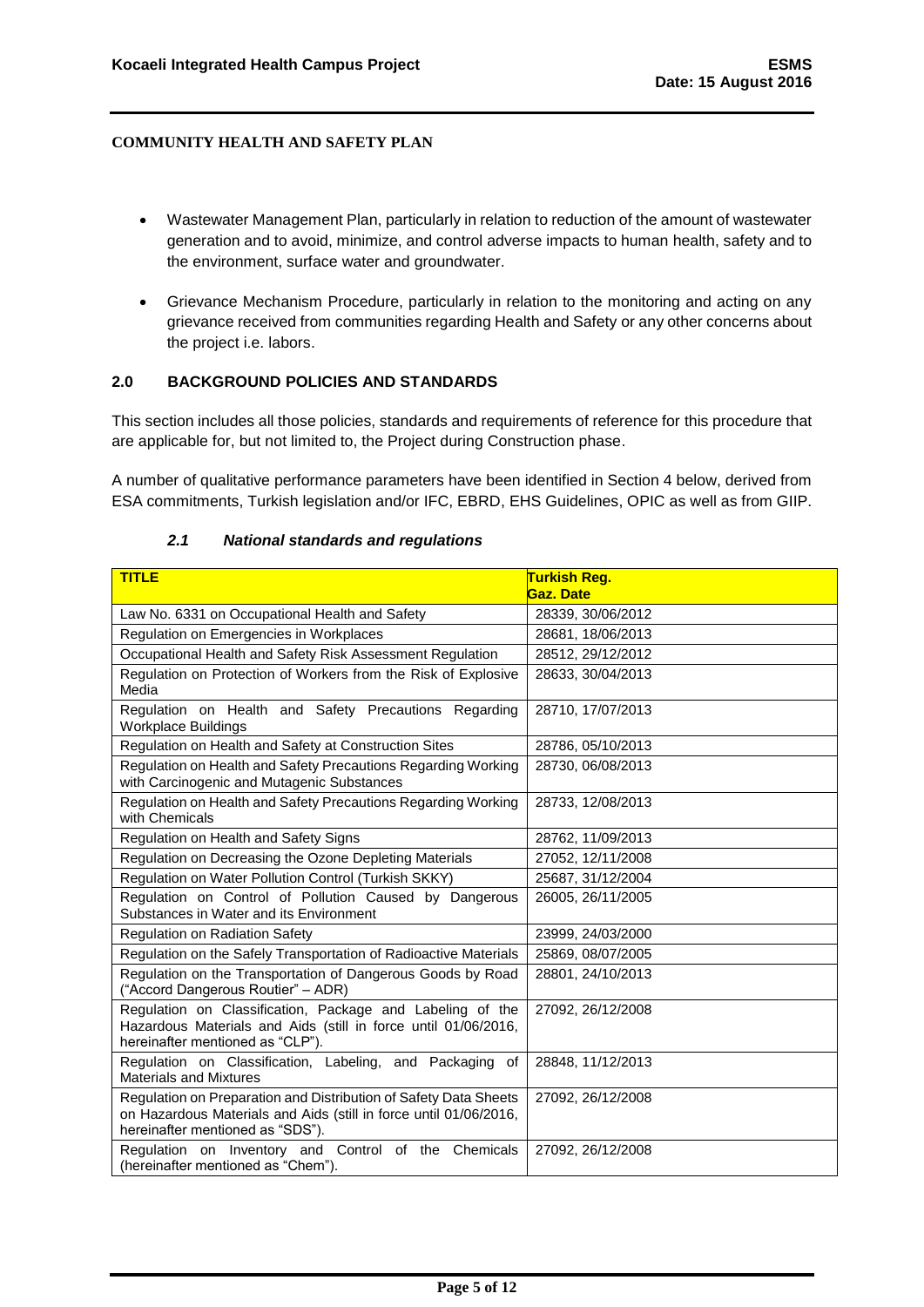| <b>TITLE</b>                                                                                                                                                                                                         | <b>Turkish Reg.</b><br>Gaz. Date       |
|----------------------------------------------------------------------------------------------------------------------------------------------------------------------------------------------------------------------|----------------------------------------|
| Regulation on the Restrictions relating to the Production, Supply<br>to the Market and Use of certain Hazardous Materials, Products<br>and Goods (including asbestos and PCB, hereinafter mentioned<br>as "HazMat"). | 27092, 26/12/2008<br>27880, 20/03/2011 |
| Regulation on Control of Soil Pollution and Sites Contaminated<br>by Point Sources                                                                                                                                   | 27605, 08/06/2010                      |

#### *2.2 International standards*

<span id="page-6-0"></span>

| <b>Source</b>                      | <b>Document Title</b>                                 |  |  |
|------------------------------------|-------------------------------------------------------|--|--|
| The Equator Principles Association | The Equator Principles, June 2013                     |  |  |
| IFC - International Finance Corp.  | <b>IFC Performance Standards</b>                      |  |  |
| IFC - International Finance Corp.  | <b>IFC General EHS Guidelines</b>                     |  |  |
| <b>EBRD</b>                        | <b>EBRD Performance Requirements</b>                  |  |  |
| <b>OPIC</b>                        | <b>OPIC Environmental and Social Policy Statement</b> |  |  |

## *2.3 Source documents*

<span id="page-6-1"></span>This section presents source documents, i.e. documents where SPV commitments are sourced from and that are the trigger for the development and implementation of the ESMPs and in general of the ESMS documentation. They are in turn based on Turkish regulatory framework, EBRD Performance Requirements, IFC Performance Standard and Guidelines and OPIC Environmental and Social Policy Statement.

| <b>Document ID</b> | <b>Document Title</b>                           |
|--------------------|-------------------------------------------------|
| <b>ESA Report</b>  | Environmental Social Assessment (January, 2016) |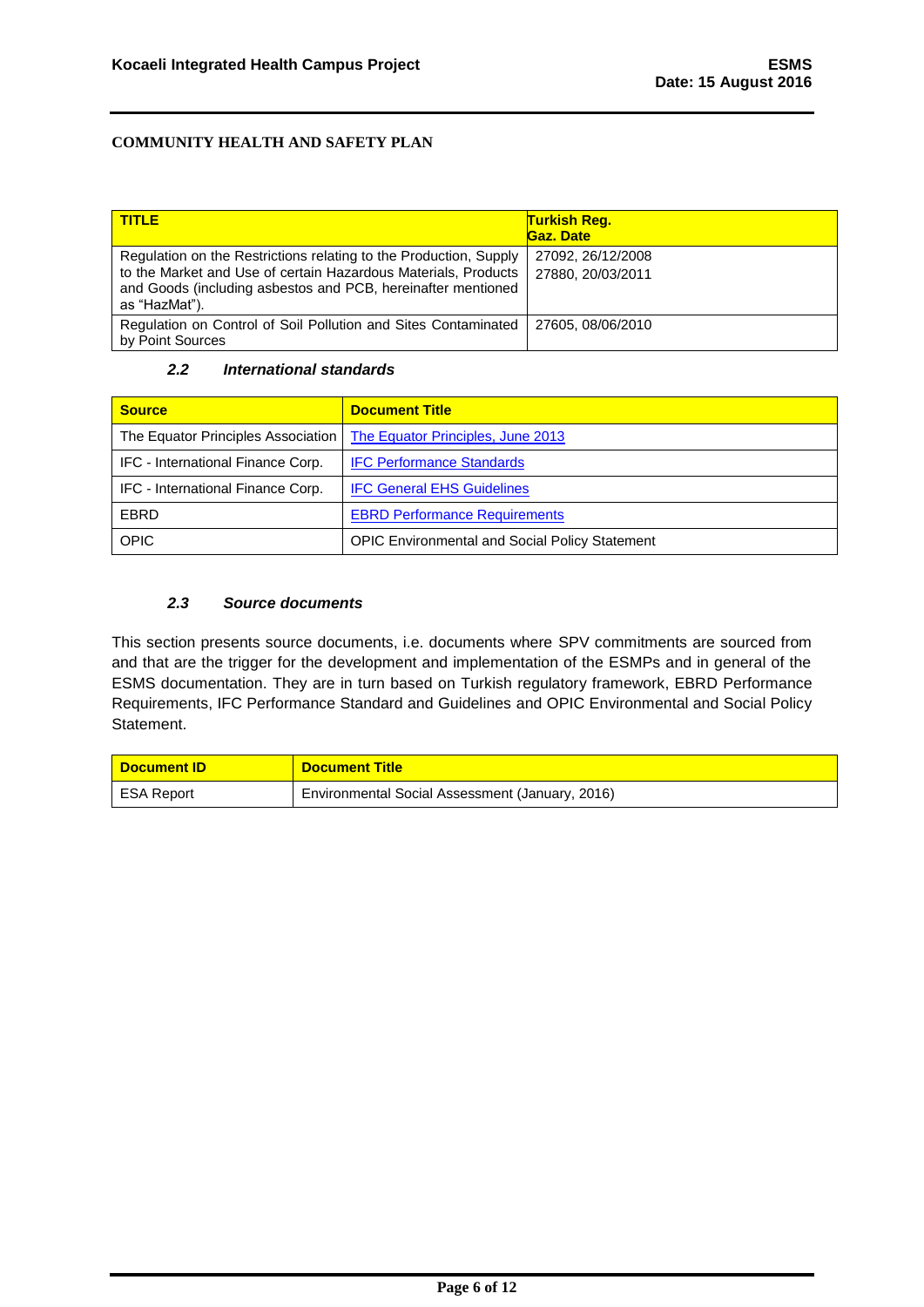#### <span id="page-7-0"></span>**3.0 ROLES AND RESPONSIBILITIES**

<span id="page-7-1"></span>Principal roles and responsibilities for the implementation of this procedure are outlined below.

#### *3.1 EPC Contractor & Subcontractors*

EPC Contractor has to ensure sufficient and qualified resources are allocated on an ongoing basis to achieve effective implementation of this Plan.

EPC Contractor have to ensure the effective implementation of this Plan by issuing its own Procedure addressing, detailing and customizing specific actions, measures under EPC Contractor's responsibility. The EPC Contractor Procedure has to include a description of allocated resources, responsibilities and communication procedures to relevant personnel.

If any Subcontractor is involved, it is responsible for duly implementing requirements included in EPC Contractor Procedure under the EPC Contractor's supervision.

#### *3.2 SPV*

<span id="page-7-2"></span>SPV Management has to ensure sufficient and qualified resources are allocated on an ongoing basis to achieve effective implementation of actions, measures and monitoring activities under SPV's responsibility. SPV Management is responsible for:

- This Plan's and EPC Contractor Procedure's final approval
- taking appropriate actions to address major Non-Conformities based on audit reports, performance monitoring reports and on SPV HSE Manager proposed approach and actions.

SPV HSE Manager is responsible for:

- ensuring that this Plan is up to date and appropriate to the nature and scale of the KİP and ensuring that this Plan is implemented effectively by EPC Contractor;
- ensuring that action/measures and monitoring activities directly under SPV responsibilities are carried out timely and adequately according to this Plan requirements;
- proposing to SPV Management, if necessary, amendments and/or updates to this Plan and issuing Plan revisions;
- programming inspections and audit activities to ensure the correct implementation of this Plan and of EPC Contractor Procedure;
- addressing Non-Conformities through the definition of Preventive/Corrective actions;
- bringing major Non-Conformities immediately to the attention of SPV Management;
- collecting, organizing and reviewing monitoring data and performance monitoring reports from EPC Contractor and providing summary results of such reports to SPV Management, to stakeholders and to the Lenders.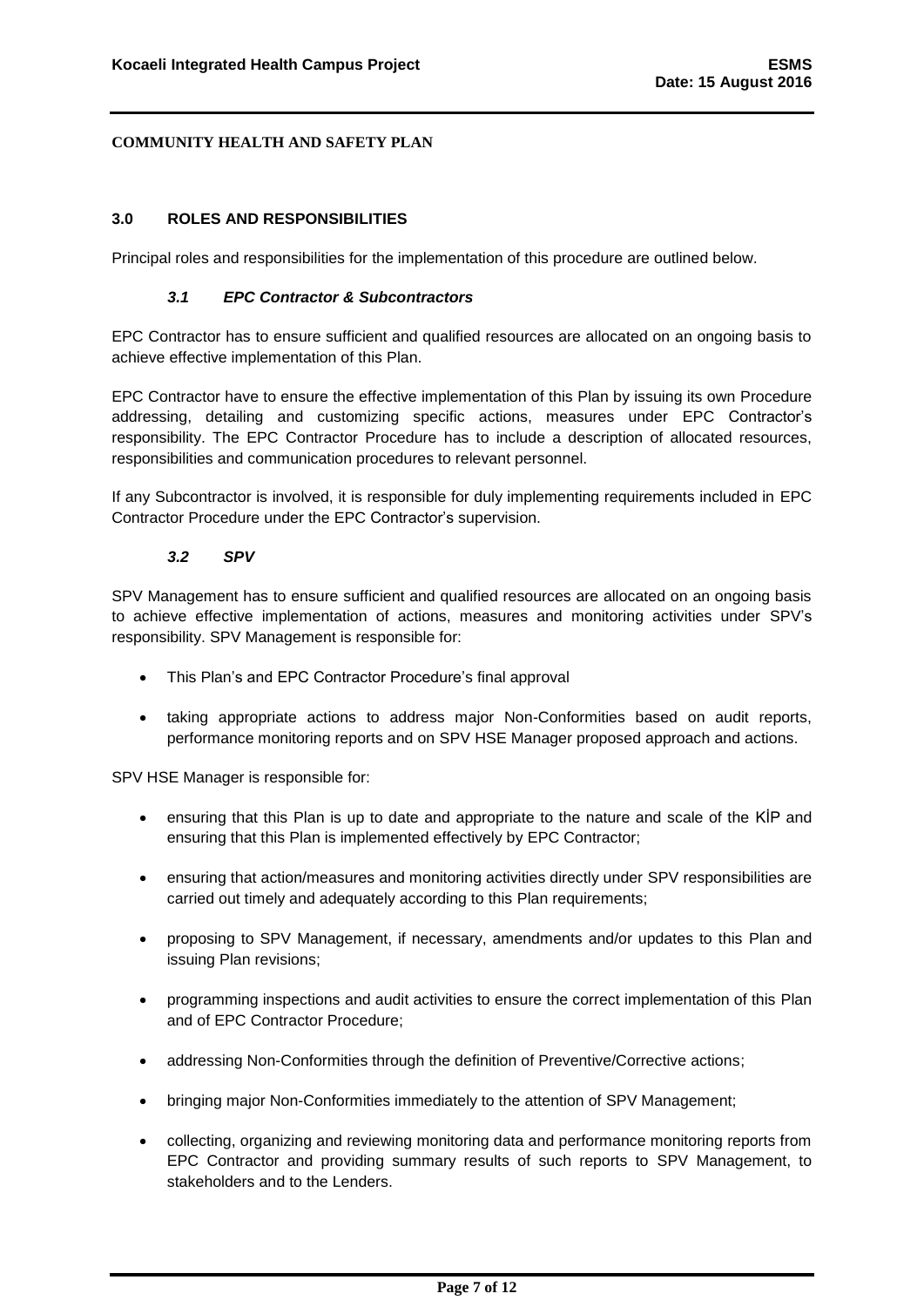#### <span id="page-8-0"></span>**4.0 MANAGEMENT METHODS AND MITIGATION MEASURES**

The community may be exposed to potential risks of health and safety associated with hazards created though the Project construction phase and equipment, vehicles and infrastructure allocated for project use. Major directly affected community members during the construction phase are members living nearby the Project area and visitors to the construction site.

Key risks identified in the ESA and addressed by this Plan include:

- Transportation related safety risks
- Waste management related health risks
- Infrastructure, building, and equipment design and safety
- Management of camp and construction and communicable diseases
- Noise and air emissions as health hazards during construction activities

As an overarching attempt to control and minimize the community health and safety impacts SPV will;

- Cooperate with the project stakeholders through the engagement process detailed in the Stakeholder Engagement Plan while defining and implementation of the mitigation measures for the control of risks and impacts created by the project on the community health and safety.
- Prepare an accident and incident investigation procedure. This procedure will include the investigation process for the potential accidental events, injuries or diseases that may occur during the lifecycle of the project as a result of project related facilities. This procedure will also define the process for documenting the findings of the investigation and adopting measures for the prevention of reoccurrence.
- Inform and consult community members on specific project activities such as crossings, fragmentation; the potential for off-site effects to human health or the environment following an accident at planned or existing hazardous installation; appropriate behavior and safety measures to be adopted in the event of an accident including practice drills in locations with higher risk and similar, they will be informed on the health and safety precautions and procedures through consultation meetings.
- Providing access to the community members of the information necessary to understand the nature of the possible effect of an accident and an opportunity to contribute effectively, as appropriate, to decisions concerning hazardous installations and the development of community Emergency Preparedness and Response Procedures.
- Make sure that, EPC Contractor and subcontractors will be informed on the requirements for ensuring community health and safety.
- Recruit or subcontract security personnel in order to ensure the security of the working areas. Conduct risk assessment prior to the appointment of security personnel, reference checks on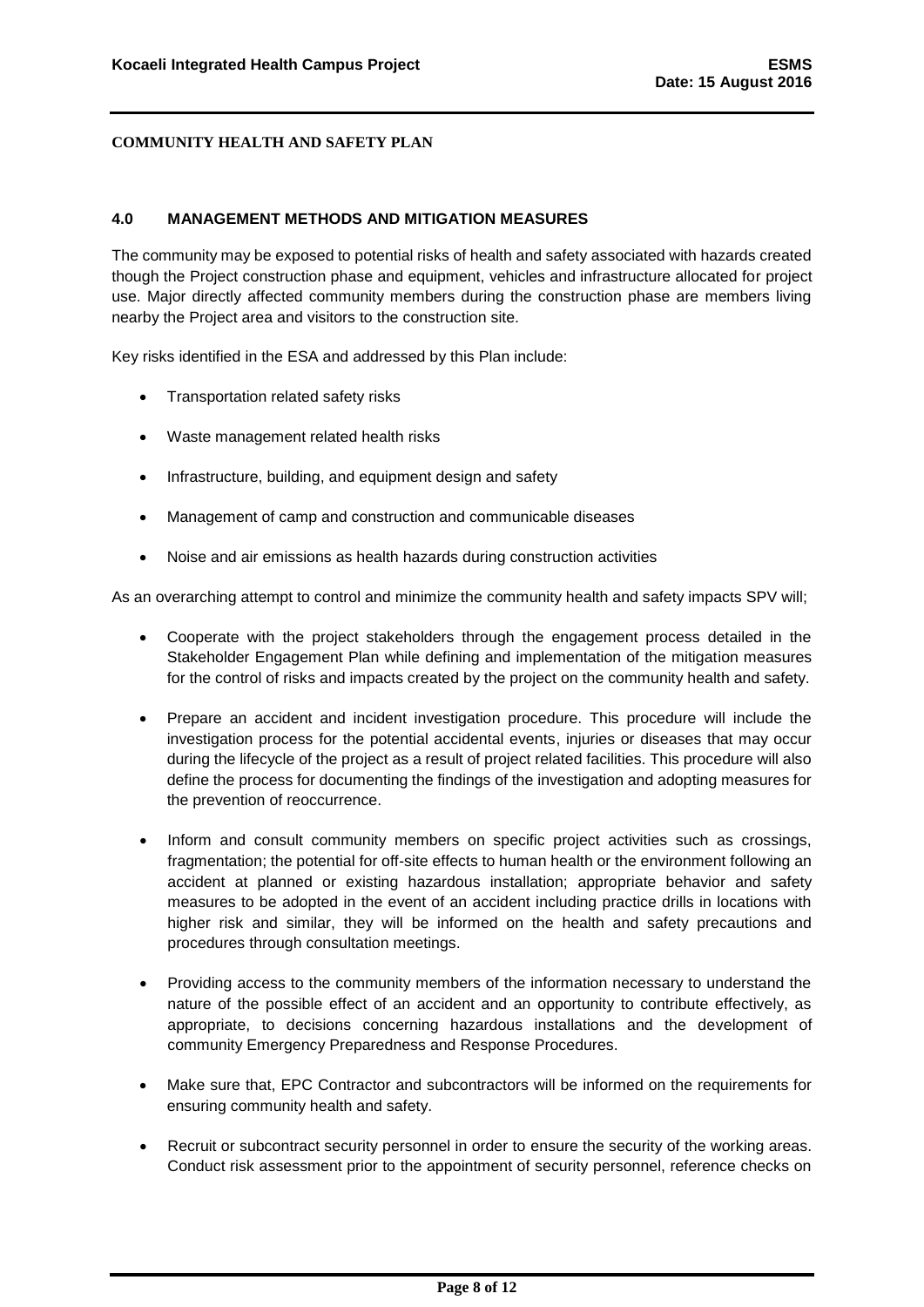security personnel candidates, training on the code of ethics, on conflict resolution, crowd management, restraint and cautious exercise of security activity and appropriate use of force and monitoring of security personnel performance.

 A Grievance Mechanism will be in place as detailed in Stakeholder Engagement for communities and individuals to formally communicate their concerns, complaints and grievances and facilitate resolutions that are mutually acceptable by the parties.

In order to avoid and minimize the adverse impacts of potential transportation related safety risks, waste management related health risks and infrastructure, building, and equipment design and safety related risks, control measures to be implemented within the Project are explained in relevant Management Plans given in Section 1.1 of this Plan.

Increased potential for communicable diseases is another potential risk which would be an issue especially during construction of the camp. In order to avoid communicable diseases following control measures will be implemented:

- Pre-employment health screening and regular medical checks of workers as per Turkish regulatory requirements.
- Support local public health campaigns.
- Awareness-raising on health lifestyles for workers and community level training.
- Grievance Mechanism to monitor concerns of community plans.

#### <span id="page-9-0"></span>**5.0 MONITORING**

The following table details the monitoring (measurement) activities for the preservation of community health and safety in the Construction phase.

For each monitoring activity and measure/action identified, the table shows:

- The identification code (ID);
- the reference (or source) documents (i.e. ESA, Turkish standard, permits, IFC Performance Standards and EHS Guidelines, OPIC or other GIIP);
- frequency/timing of the measurement;
- Key Performance Indicator (KPI), and related quantitative target, if the target consist of a regulatory limit this will be indicated;
- the related responsibility for implementing the monitoring activity.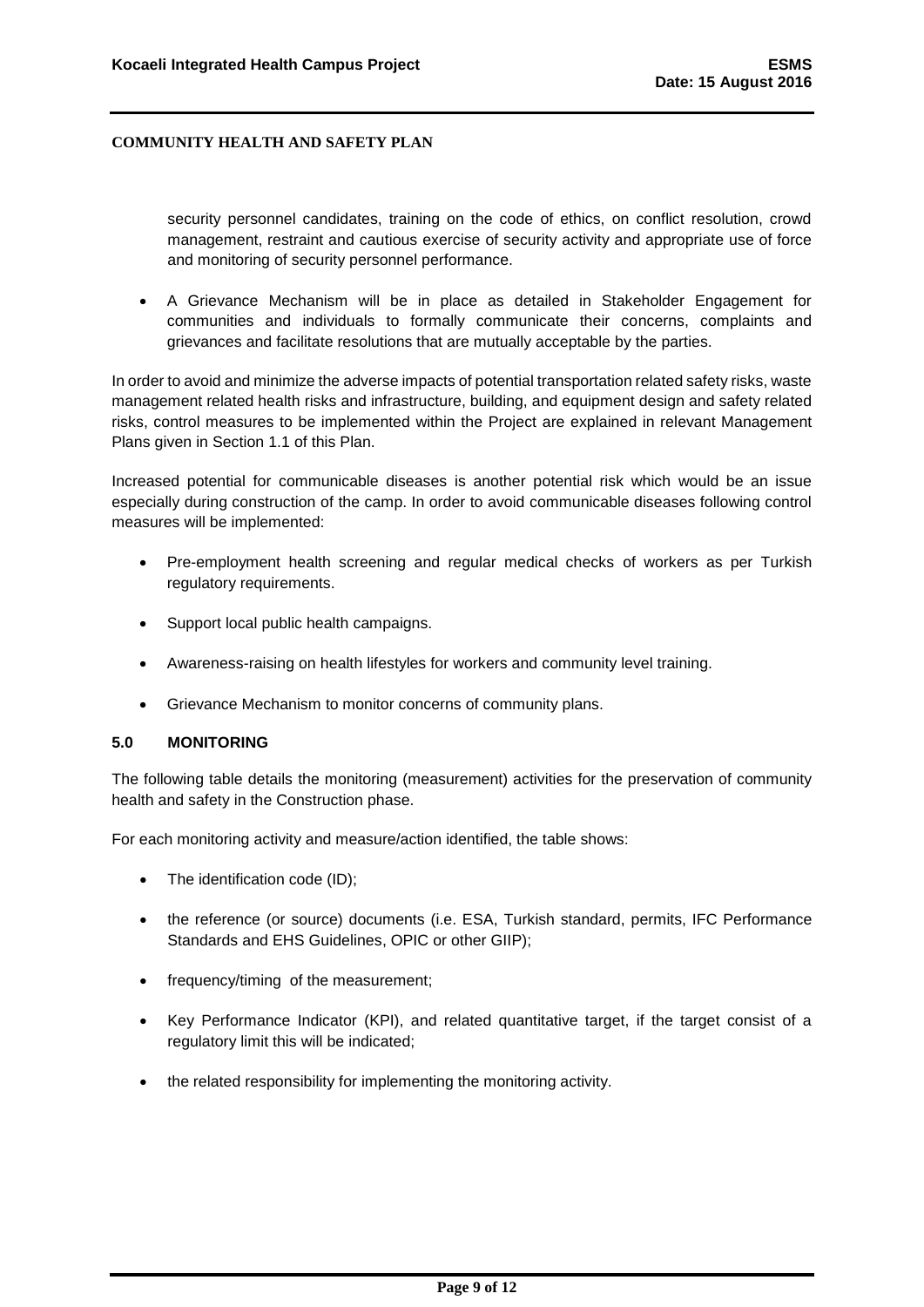## **Date: 15 August 2016**

## **COMMUNITY HEALTH AND SAFETY PLAN**

| ID.               | Source doc.                                        | <b>Monitoring Action/Measure description</b>                                                                                         | <b>Frequency/Timing</b>                                      | <b>KPI</b>                                     | Target/ Acceptance<br>criteria                                                                                             | <b>Responsibilities</b>                                  |
|-------------------|----------------------------------------------------|--------------------------------------------------------------------------------------------------------------------------------------|--------------------------------------------------------------|------------------------------------------------|----------------------------------------------------------------------------------------------------------------------------|----------------------------------------------------------|
| <b>CHS-01</b>     | IFC-EHS GL                                         | Number of communicable and non-communicable<br>diseases and injuries.                                                                | Ongoing                                                      | n.a.                                           | No significant<br>increase in<br>communicable and<br>non-communicable<br>disease                                           | <b>EPC Contractor</b>                                    |
| <b>CHS-02</b>     | IFC- EHS GL, IFC PS<br>4, EBRD PR4                 | Number of community health safety & security complaints<br>from local communities as recorded in the grievance<br>management system. | Ongoing                                                      | n.a.                                           | Minimise and<br>continued<br>improvement in<br>number of<br>community health<br>safety and security<br>related complaints. | <b>EPC Contractor</b>                                    |
| <b>CHS-03</b>     | Law No. 6331<br>IFC- EHS GL, IFC PS<br>4, EBRD PR4 | Number of reported community health, safety and security<br>incidents. Incidents to be recorded on a monthly basis.                  | Monthly                                                      | n.a.                                           | Minimise and target<br>zero per annum.                                                                                     | <b>EPC Contractor</b>                                    |
| CHS-04            | IFC- EHS GL, IFC PS<br>4, EBRD PR4                 | Number of community members involved in safety<br>awareness training.                                                                | Annual                                                       | n.a.                                           | Project affected<br>community members<br>to attend trainings                                                               | <b>EPC Contractor</b>                                    |
| CHS <sub>05</sub> | IFC- EHS GL, IFC PS<br>4, EBRD PR4                 | Air quality and noise monitoring                                                                                                     | As per the KİP-ESMS-<br>AIR-001, KİP-ESMS-<br><b>NOM-001</b> | As per the KIP-<br>KIP-ESMS-<br><b>NOM-001</b> | As per the KİP-<br>ESMS-AIR-001, ESMS-AIR-001, KIP-<br>ESMS-NOM-001                                                        | As per the KIP-<br>ESMS-AIR-001,<br>KİP-ESMS-NOM-<br>001 |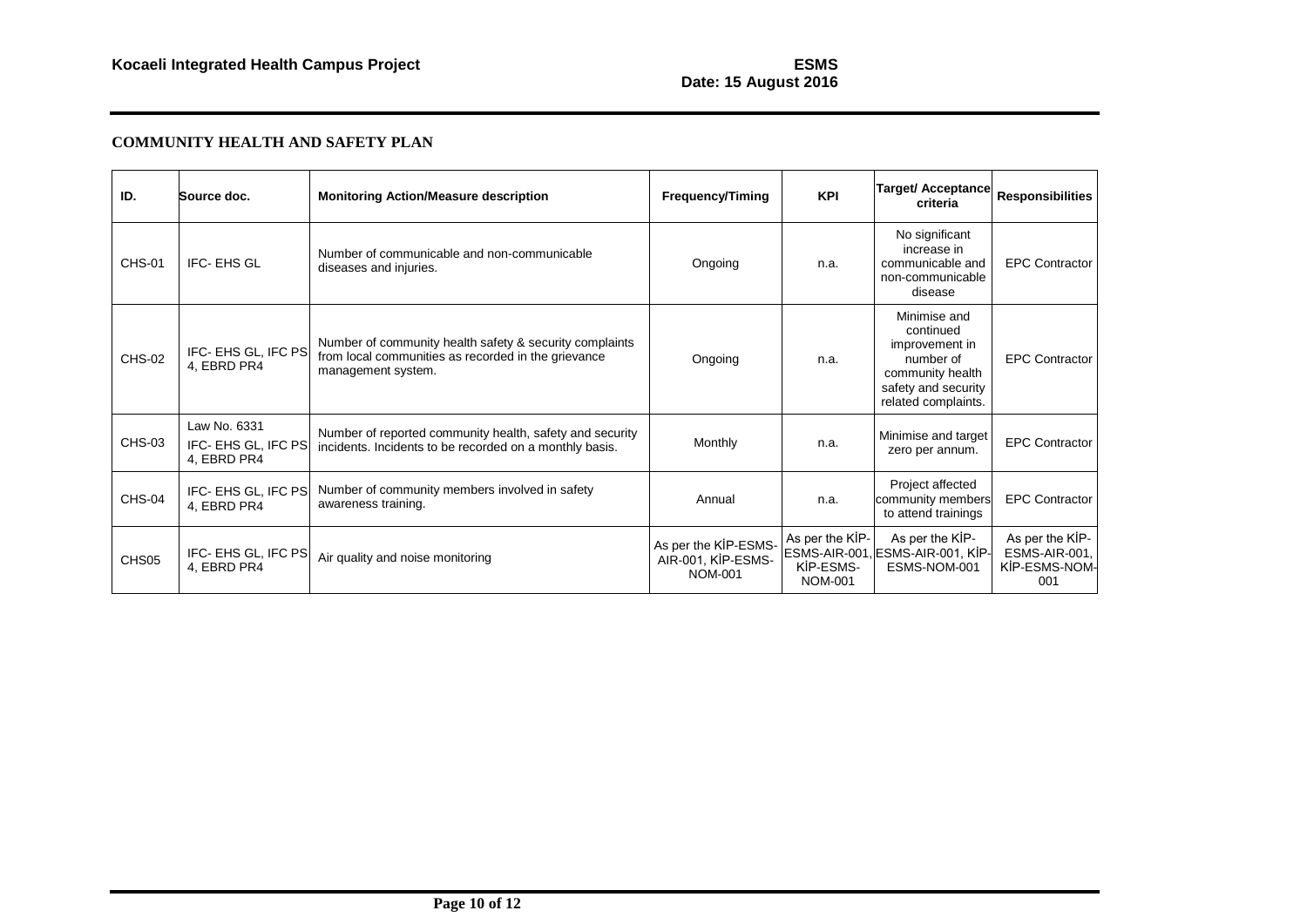#### <span id="page-11-0"></span>**6.0 AUDIT AND REVIEW**

The correct implementation of this Plan is verified through internal inspections and audits to be carried out according to the requirements included in "Internal audit" Section of the "ESMS Manual".

The schedule, the frequency, the scope and objectives of the audit as well as the responsible internal inspectors will be indicated in the Audit Program that will be developed and updated by SPV HSE Department.

Internal auditing will address:

- The correct implementation of this Plan;
- The correct development and implementation of EPC Contractor Procedure;
- The correct and timely implementation of an auditing and review system by the EPC Contractor;
- Each of the point indicated in relevant Monitoring Plans referenced in Section 1.1 of this Plan.

During the inspections, the audit team will address in particular:

- Records of communicable and non-communicable diseases and injuries.
- Records of community health safety & security complaints from local communities as recorded in the grievance management system
- Records of community health, safety and security incidents.
- Training/Awareness Participation Forms for the community members involved in safety awareness training.
- Air and noise emission monitoring reports

Evidences and results of the inspection and audit activities are included in the audit reports and in the "Non-Conformity and Preventive/Corrective actions" records.

SPV Management reviews results of audits and inspections and the progress of the Preventive/Corrective actions and takes additional appropriate actions if necessary.